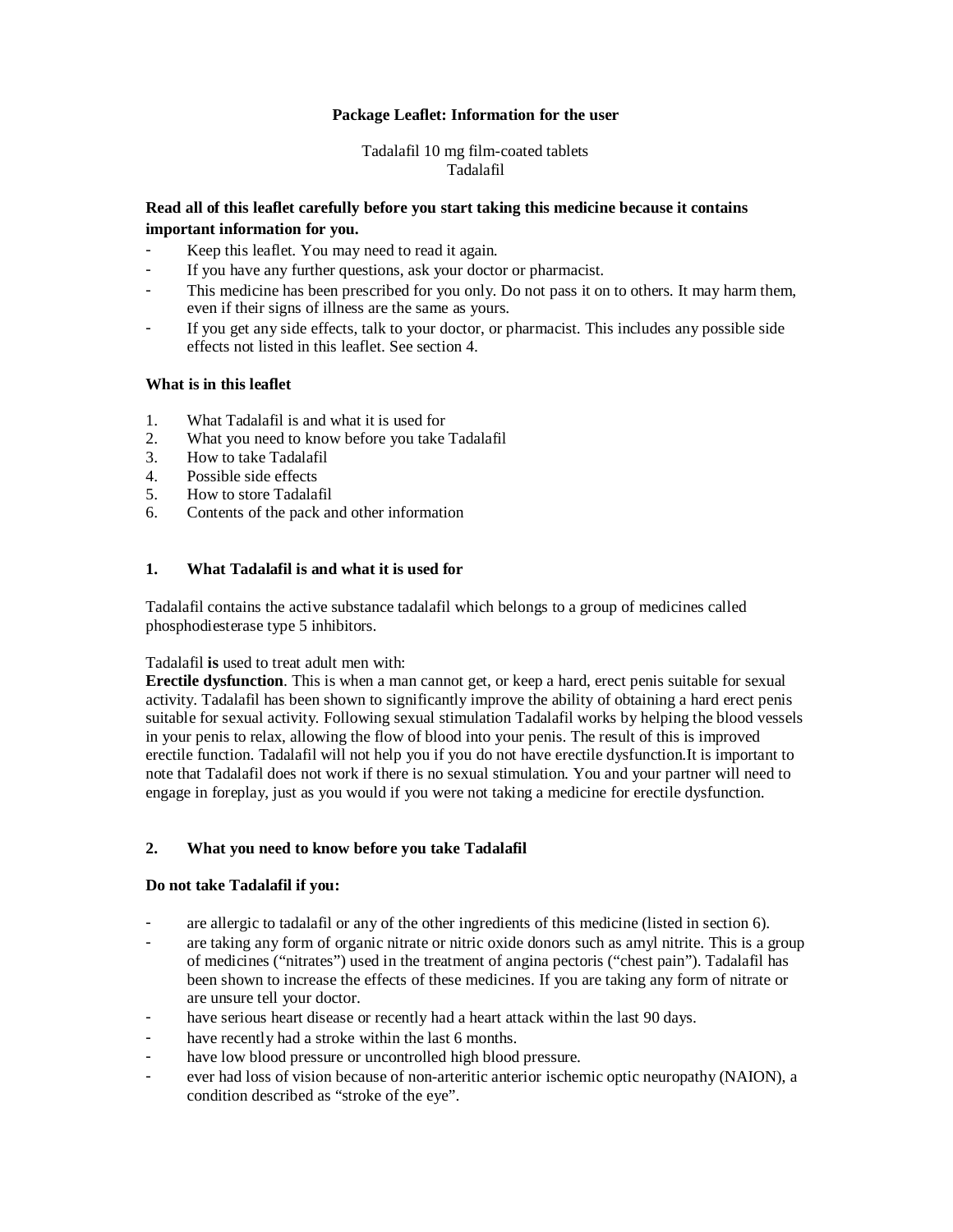are taking riociguat. This drug is used to treat pulmonary arterial hypertension (i.e., high blood pressure in the lungs) and chronic thromboembolic pulmonary hypertension (i.e., high blood pressure in the lungs secondary to blood clots). PDE5 inhibitors, such as tadalafil, have been shown to increase the hypotensive effects of this medicine. If you are taking riociguat or are unsure tell your doctor.

### **Warnings and precautions**

Talk to your doctor or pharmacist before taking Tadalafil.

Be aware that sexual activity carries a possible risk to patients with heart disease because it puts an extra strain on your heart. If you have a heart problem you should tell your doctor.

Before taking the tablets, tell your doctor if you have:

- sickle cell anaemia (an abnormality of red blood cells).
- multiple myeloma (cancer of the bone marrow).
- leukaemia (cancer of the blood cells).
- any deformation of your penis or unwanted or persistent erections lasting more than 4 hours
- a serious liver problem.
- a severe kidney problem.

It is not known if Tadalafil is effective in patients who have had:

- pelvic surgery.
- removal of all or part of the prostate gland in which nerves of the prostate are cut (radical nonnerve-sparing prostatectomy).

If you experience sudden decrease or loss of vision, stop taking Tadalafil and contact your doctor immediately.

Decreased or sudden hearing loss has been noted in some patients taking tadalafil. Although it is not known if the event is directly related to tadalafil, if you experience decreased or sudden hearing loss, stop taking Tadalafil and contact your doctor immediately.

#### **Tadalafil should not be used as treatment of erectile dysfunction by women because these are health problems specific to men.**

#### **Children and adolescents**

Tadalafil is not intended for use by children and adolescents under the age of 18.

#### **Other medicines and Tadalafil**

Tell your doctor or pharmacist if you are taking, have recently taken or might take any other medicines.

Do not take Tadalafil if you are already taking nitrates.

Some medicines may be affected by Tadalafil or they may affect how well Tadalafil will work. Tell your doctor or pharmacist if you are already taking:

- an alpha blocker (used to treat high blood pressure or urinary symptoms associated with benign prostatic hyperplasia).
- other medicines to treat high blood pressure.
- riociguat.
- a 5- alpha reductase inhibitor (used to treat benign prostatic hyperplasia).
- medicines such as ketoconazole tablets (to treat fungal infections) and protease inhibitors for treatment of AIDS or HIV infection.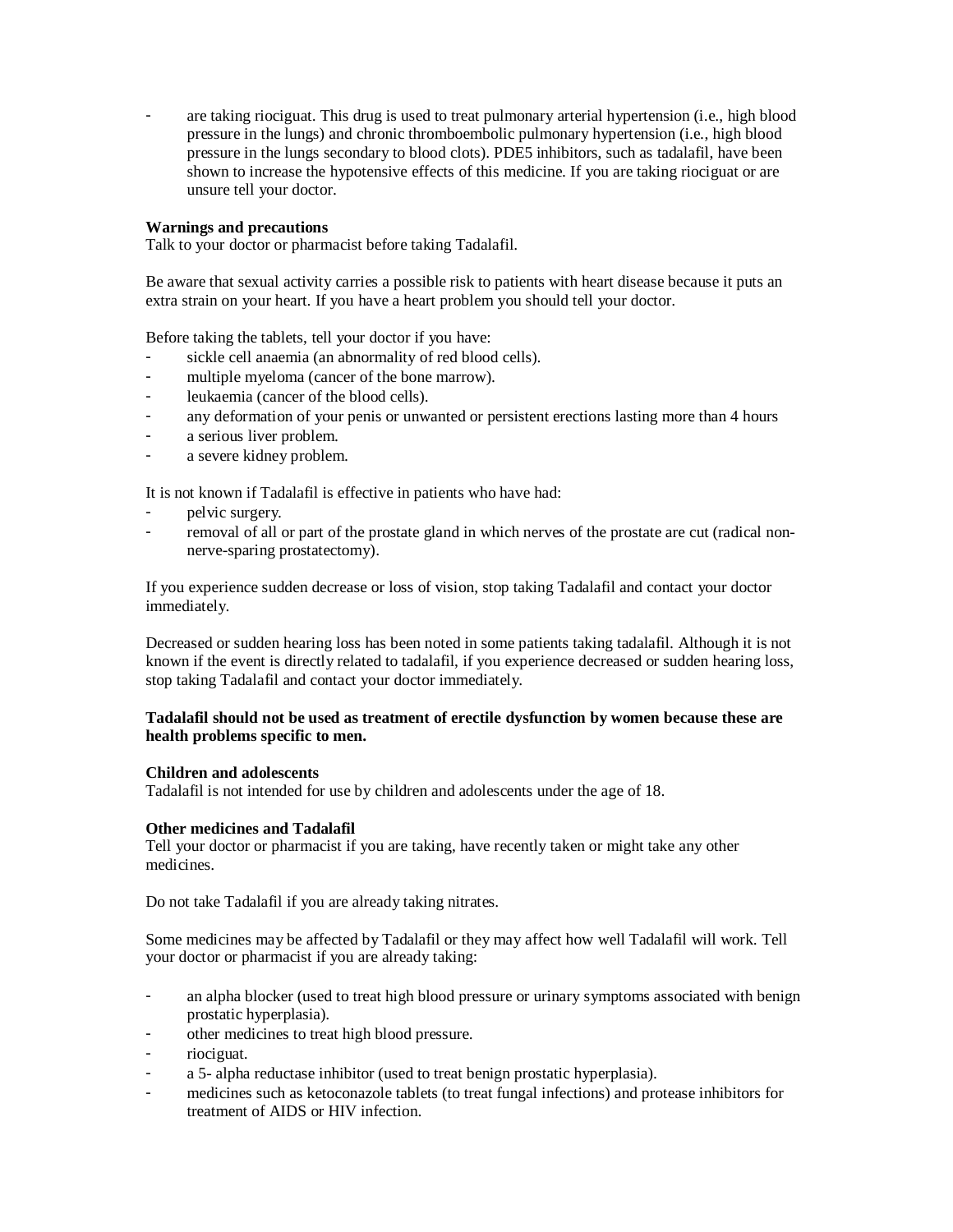- phenobarbital, phenytoin and carbamazepine (anticonvulsant medicines).
- rifampicin, erythromycin , clarithromycin or itraconazole.
- other treatments for erectile dysfunction.

### **Tadalafil with drink and alcohol**

Information on the effect of alcohol is in section 3. Grapefruit juice may affect how well Tadalafil will work and should be taken with caution. Talk to your doctor for further information.

### **Pregnancy, breastfeeding and Fertility**

### **Pregnancy**

If you are pregnant or breast-feeding, think you may be pregnant or are planning to have a baby, ask your doctor for advice before taking this medicine. Do not take tadalafil when pregnant, unless it is strictly necessary and you have discussed this with your doctor.

## **Breastfeeding**

Do not breastfeed while taking these tablets as it is not known if the medicine passes into human breast milk. Ask your doctor or pharmacist for advice before taking any medicine while pregnant or breastfeeding.

## **Fertility**

When dogs were treated there was reduced sperm development in the testes. A reduction in sperm was seen in some men. These effects are unlikely to lead to a lack of fertility.

#### **Driving and using machines**

Some men taking tadalafil in clinical studies have reported dizziness. Check carefully how you react to the tablets before driving or using machines.

#### **Tadalafil contains lactose:**

If you have an intolerance to some sugars, contact your doctor before taking this medicine.

# **3. How to take Tadalafil**

Always take this medicine exactly as your doctor has told you. Check with your doctor or pharmacist if you are not sure.

Swallow the tablet whole with some water. The tablets can be taken with or without food.

#### **To treat erectile dysfunction**

**The recommended starting dose** is one 10 mg tablet before sexual activity. If the effect of this dose is too weak your doctor may increase the dose to 20 mg. Tadalafil tablets are for oral use.

You may take a Tadalafil tablet at least 30 minutes before sexual activity. Tadalafil may still be effective up to 36 hours after taking the tablet.

Do not take Tadalafil more than once a day. Tadalafil 10 mg and 20 mg is intended for use prior to anticipated sexual activity and is not recommended for continuous daily use.

It is important to note that Tadalafil does not work if there is no sexual stimulation. You and your partner will need to engage in foreplay, just as you would if you were not taking a medicine for erectile dysfunction.Drinking alcohol may affect your ability to get an erection and may temporarily lower your blood pressure. If you have taken or are planning to take Tadalafil, avoid excessive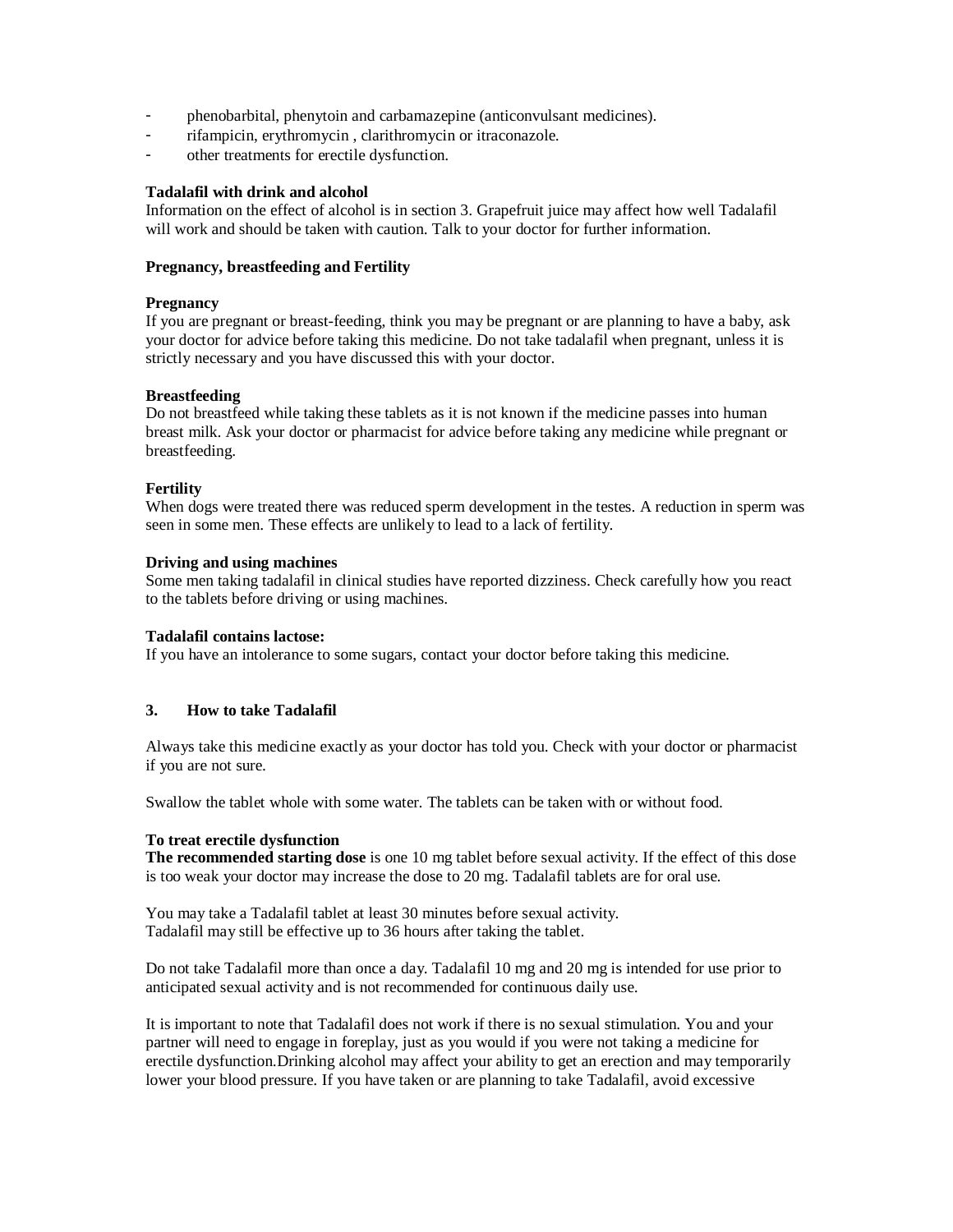drinking (blood alcohol level of 0.08 % or greater), since this may increase the risk of dizziness when standing up.

### **If you take more Tadalafil than you should**

If you or anyone else takes more tablets than they should, tell your doctor or go to a hospital immediately, taking the medicine or pack with you. You may experience side effects described in section 4.

#### **If you forget to take Tadalafil**

Take your dose as soon as you remember but do not take a double dose to make up for a forgotten tablet. You should not take Tadalafil more than once a day.

If you have any further questions on the use of this medicine, ask your doctor or pharmacist.

### **4. Possible side effects**

Like all medicines, this medicine can cause side effects, although not everybody gets them. These effects are normally mild to moderate in nature.

#### **If you experience any of the following side effects stop using the medicine and seek medical help immediately:**

- allergic reactions including rashes (frequency uncommon).
- chest pain do not use nitrates but seek immediate medical assistance (frequency uncommon).
- priapism, a prolonged and possibly painful erection after taking Tadalafil (frequency rare). If you have such an erection, which lasts continuously for more than 4 hours you should contact a doctor immediately.
- sudden loss of vision (frequency rare).

Other side effects have been reported:

**Common** (may affect up to 1 in 10 people)

 headache, back pain, muscle aches, pain in arms and legs, facial flushing, nasal congestion, and indigestion.

**Uncommon** (may affect up to 1 in 100 people)

 dizziness, stomach ache, feeling sick, being sick (vomiting), reflux, blurred vision, eye pain, difficulty in breathing, presence of blood in urine, prolonged erection, pounding heartbeat sensation, a fast heart rate, high blood pressure, low blood pressure, nose bleeds, ringing in the ears, swelling of the hands, feet or ankles and feeling tired..

**Rare** (may affect up to 1 in 1,000 people)

 fainting, seizures and passing memory loss, swelling of the eyelids, red eyes, sudden decrease or loss of hearing, hives (itchy red welts on the surface of the skin), penile bleeding, presence of blood in semen and increased sweating.

Heart attack and stroke have also been reported rarely in men taking Tadalafil. Most of these men had known heart problems before taking this medicine.

Partial, temporary, or permanent decrease or loss of vision in one or both eyes has been rarely reported.

**Some additional rare side effects** have been reported in men taking Tadalafil that were not seen in clinical trials. These include: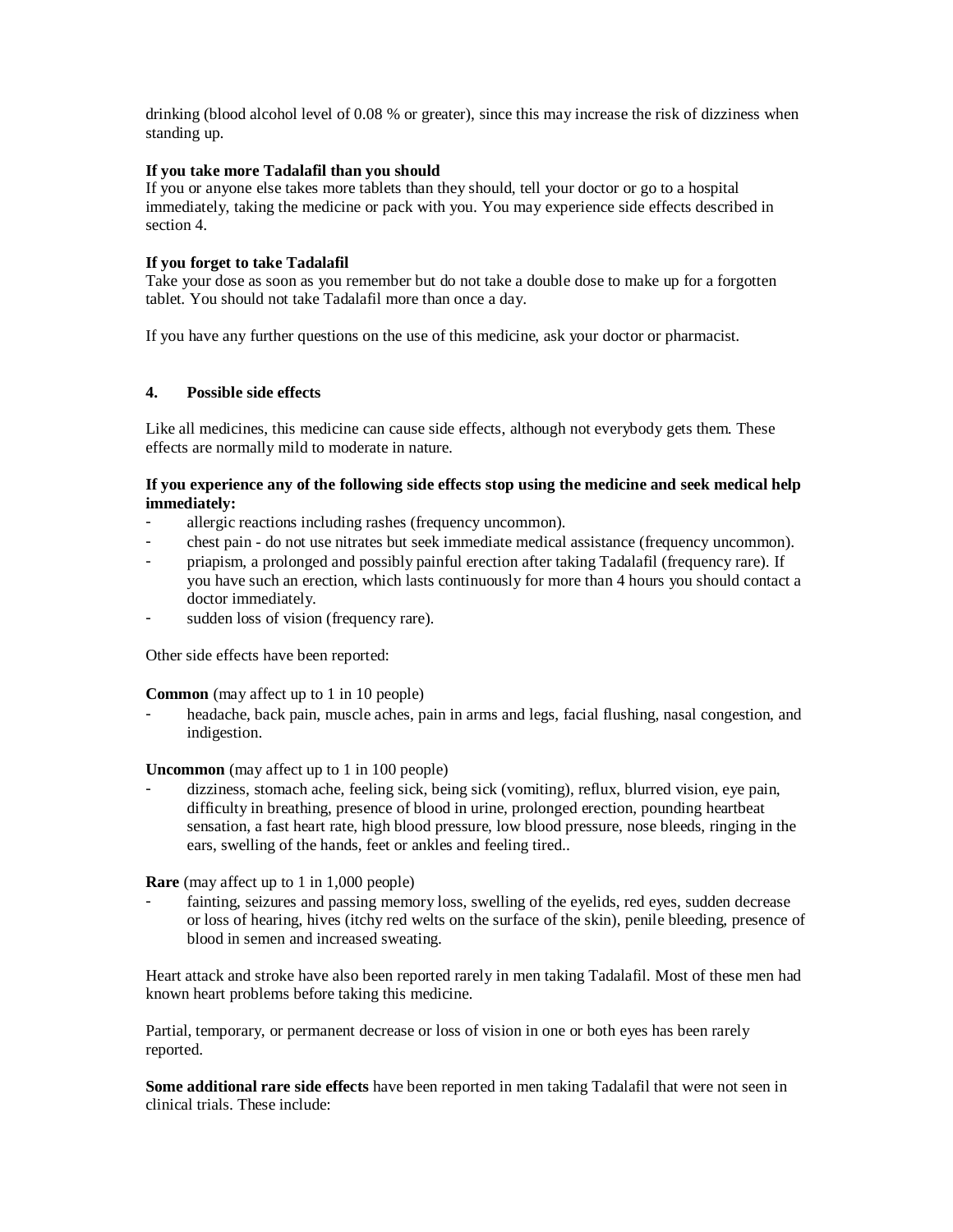migraine, swelling of the face, serious allergic reaction which causes swelling of the face or throat, serious skin rashes, some disorders affecting blood flow to the eyes, irregular heartbeats, angina and sudden cardiac death.

The side effects dizziness have been reported more frequently in men over 75 years of age taking Tadalafil. Diarrhoea has been reported more frequently in men over 65 years of age taking Tadalafil.

#### **Reporting of side effects**

If you get any side effects, talk to your doctor or pharmacist. This includes any possible side effects not listed in this leaflet. You can also report side effects directly via Yellow Card Scheme Website: www.mhra.gov.uk/yellowcard.

By reporting side effects you can help provide more information on the safety of this medicine.

## **5. How to store Tadalafil**

Keep this medicine out of the sight and reach of children.

Do not use this medicine after the expiry date which is stated on the blister or carton after EXP. The expiry date refers to the last day of that month.

This medicine does not require any special temperature storage conditions.

Do not throw away any medicines via wastewater or household waste. Ask your pharmacist how to throw away medicines you no longer use. These measures will help protect the environment.

#### **6. Contents of the pack and other information**

#### **What Tadalafil contains**

 The **active substance** is tadalafil. Each film-coated tablet contains 10 mg tadalafil.

 The **other ingredients** are: **Tablet core:**  Lactose monohydrate, Croscarmellose sodium, Hypromellose, cellulose microcrystalline, Sorbitan stearate and Magnesium stearate **Film-coating:** Lactose monohydrate, Hypromellose, Titanium dioxide (E171), Triacetin, Talc and Iron oxide yellow (E172).

#### **What Tadalafil look like and contents of the pack**

Light yellow, capsule shaped, approximately 11 mm in length and 5.5 mm in width, biconvex, bevelled edged, film coated tablet, debossed with "T 10" on one side and plain on other side.

Tadalafil is available in PVC/PE/PVdC clear Aluminium blister.

Pack size: 4, 14, 28, 30 tablets

#### **Marketing Authorisation Holder and Manufacturer**

# **Marketing Authorisation Holder**